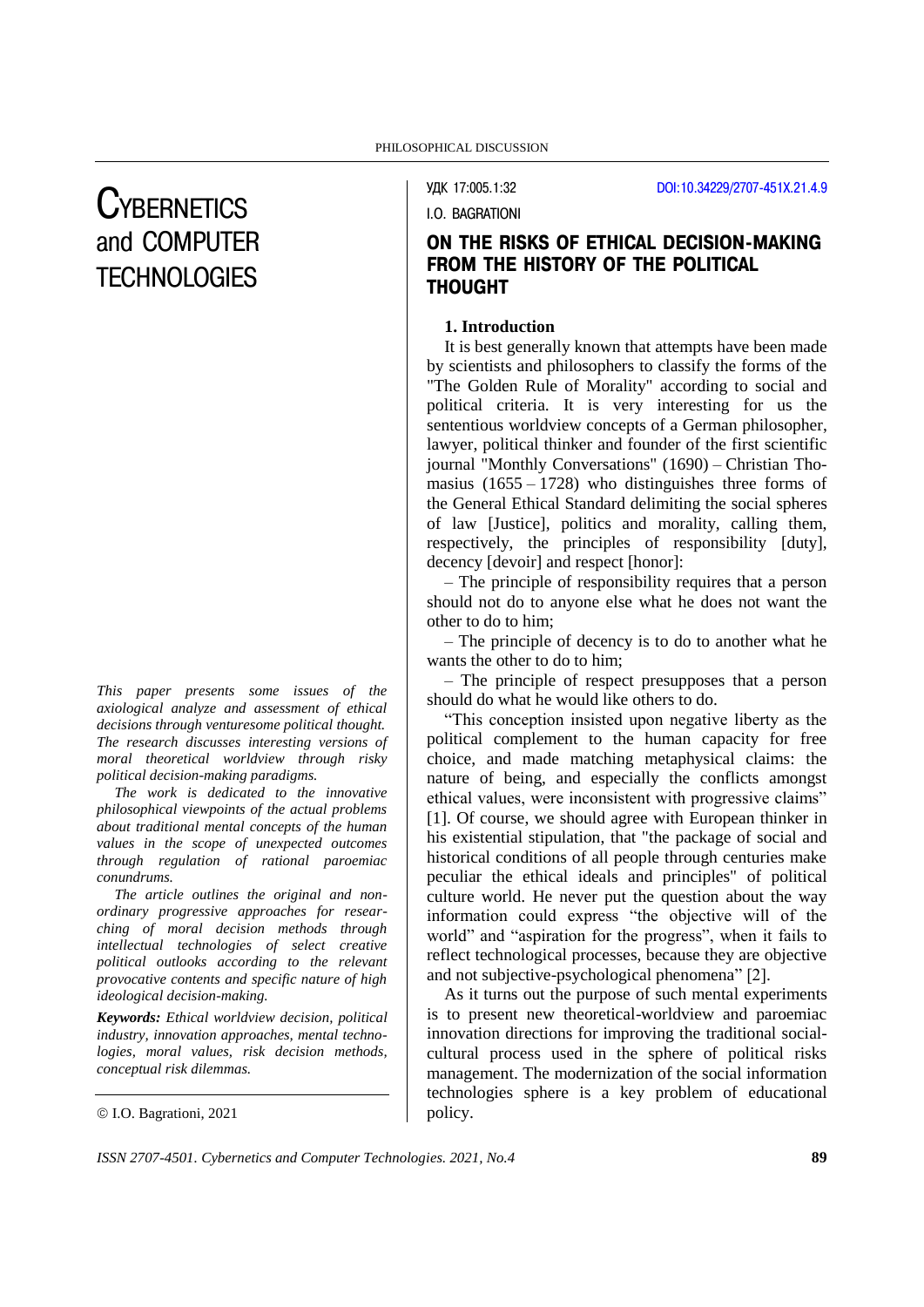The most active intellectual members of political society strive to contribute voluntarily to the solution of the moral dilemmas and risk problems facing him. A strengthening of ethical innovative approaches and the development of managing techniques depend on the shaping of the values and judgments of the modernized and leading-edge society. In our opinion, in the role of supporting fundamental structures of valuable empirical experience of progressive traditional technological society are precisely sensitive, delicate, deserving and tactful decisions of the historical political organizations.

#### **2. The Theoretical Part**

As we know from the famous and popular Russian publicistic literature – central to the organizational culture are basic ethical valuables –- an accumulation of the most significant and unchanging human principles officially adopted in the different industry of dealings, on which, traditionally, the results of settle differences is based.

Here it is interesting for us the scientific, publicistic and creativity heritage by Nikolai Nikolevich Yakovlev (1927–1996] – a Soviet and Russian American historian and essayist; a senior research scholar of History at the Institute of Sociology, Academy of Sciences of the USSR, the author of popular published books and articles in Russian on the United States (with a high elite education through Moscow State Institute of International Relations and Lomonosov Moscow State University Faculty of Law), especially – the most famous political publication "CIA against the USSR" (1979) – which the author wrote on the instructions of the Committee for State Security (KGB).

According to the content of the book we can analyze one of the most original and selected west situation with refined tactical and strategically circumstances: "[…] on June 23, 1982, a festive atmosphere reigned outside the headquarters of the Central Intelligence Agency in Langley. Hundreds of CIA officials and others gathered on the grassy hill to listen to President Reagan. While they waited, the military band delighted the ears with the melodies of war songs. CIA officers treated reporters to punch. President Reagan, meanwhile, was giving a speech to a select audience in a hall in the CIA building, which seats a thousand people. What about a statement? CIA officials declined to report. Following this, the beaming president appeared in front of the crowd – to publicly sign the new legal regulation. A greatest politician of the United States must have declared the New Law on the CIA – passed by Congress: "Up to 10 years in prison and up to 50 thousand dollars in fines to whoever calls the CIA "hero" by name, even if this information is taken from a published source..!" [3]. Instead of this planned act, Ronald Reagan began his speech with a funny story: "Somehow there was a need to urgently contact the CIA agent in Ireland. The authorities in Washington ordered another agent: - Immediately leave for Ireland. That agent's name is Murphy. Your password: "What a nice day, but the evening will be even better!" The messenger arrived in Ireland, found a tavern in the indicated town, and there was a bar. He sat down at the counter, ordered a drink, and said to the bartender, "How do I find Murphy? – If you want Murphy the farmer, he lives two miles down the road from here, in the house on the left. If you want Murphy the shoemaker, he lives on the second floor in the house opposite. Yes, my last name is also Murphy. The agent drank and said: "What a nice day, but the evening will be even better!" Ah, – exclaimed the bartender, – so you need Murphy the spy!" – The President got decent applause, waited, frowned and said with great seriousness: this will not happen again. He added: the CIA officers are all together – "heroes of the dark struggle in the twilight" and uttered a lot of flattering words in their address. And so that in the future, one must think, laurels were not personally distributed to the employees of the department, Reagan signed the law in front of their eyes" [3].

We came to the deciding and can make such final postulate:

– A serious opposition to the order of political system entails hard personal risk..!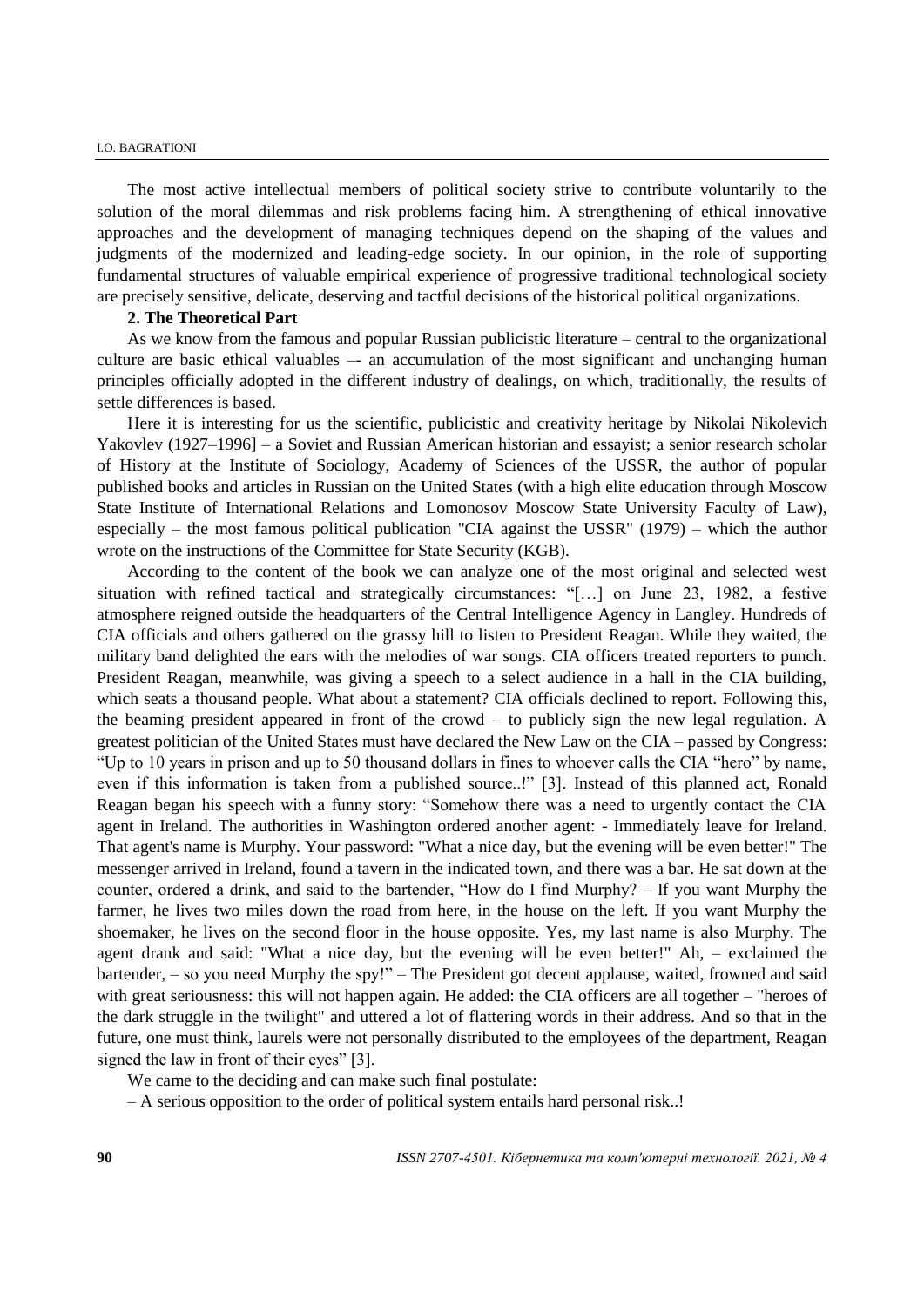"In 1987, the US Administration launched a "crusade" against socialism, literally putting forward ethical and other norms of Christianity against it - acting under the ideological standard on which the name of God is inscribed… Congress should not issue any laws that establish any religion or prohibit its free practice" – reads the first amendment to the US Constitution... The evangelism of the US administration's foreign policy has puzzled American experts on the issue" [4] – Points out an American statesman, historian, diplomat and international relations expert, US National Security Adviser and Secretary of State and Nobel Peace Prize Laureate – Henry Alfred Kissinger (27 May, 1923) in his publicistic critical research-book "World Order" (2015) and then tells us: "an American Professor of Canon History John Scherer spoke in 1988 at a Church Leadership Conference. Significantly for the initiated, he called his qualified speech "When the Church and the State Go Abroad" – The theologian professor pointed out that the question of the separation of church and state is again being brought to the fore with all force: "The churches will have to make a painful decision to be faithful to the secular kingdom or the kingdom of God" The professor found – in his words – "many blatant violations of the First Amendment" in the past, that is, when the US government used the church as its tool in foreign affairs" [4]. We can note here that "a statement of the purposes and maintenance with their policy, strategy, procedures and rules promotes the decision of this theoretical problem" [5].

According to Kissinger's viewpoint – "What is religion and politics?" The problem is simple and boils down to the following: the founding fathers, who wrote the constitution, did not have in mind the separation of God and the state, but only thought about the separation of religion and the state; "Today these worldview concepts are often maligned as a system of cynical power manipulation, indifferent to moral claims… There was no need for any other political or moral justification" [4]. In his November 1990 memoir, an intellectual thinker writes: "American Jerry Farwell – the most famous of the leaders of fundamentalists, the leader of the immoral majority – one of the worst conservative religious canonical leaders, for he has a mass audience and shamelessly treats the truth..." [4] – we came to the deciding and can make such final postulates and outputs:

– Not every Risk is a Noble cause..! – Lecherous risk is not a noble cause..!

– Theologians, of course, entailed a risk arising in a moral conflict between church and state...!

As we know from the 'History of Diplomatic Thought' an famous American politician and historian specializing in the History of colonial America and Atlantic History Jack Philip Green (1931, August - Indiana) in his popular book "Intellectual Construction of America: Exceptionalism and Identity from 1492 to 1800" (1993) explored the early history of American exceptionality as defined by contemporaries in Europe and West World, as well as the social, political, economic, and legal dimensions that supported and determined his theoretical and axiological worldview ideas and non-ordinary outlook of own conceptual system.

According to the publication "[...] in wartime, any message may contain what is secret; this is not a war in the conventional sense; this is an immoral struggle against the constitution and ethical human rights" [4] The author recalls the words of US President John Fitzgerald Kennedy who shortly after entering the White House, said in confidence: "One of the rare and pleasant pleasures of my post is reading the Federal Bureau of Investigation (FBI) documents about my appointments to government posts. You cannot imagine how much immoral filth has been collected about the most holy people" [4] "The Senate is simply proud of their direct involvement in the affairs of political investigation" – the author recalls some passages from the memories of the American military and statesman – Director of Central Intelligence Stansfield M. Turner: "Yesterday I went to a senator just for a courtesy visit. We were discussing something, and suddenly he said to me: "You better write"; he perfectly understands the need to maintain secrecy. For some time, his office was not checked for eavesdropping, and when I mentioned secret matters, we began to exchange notes, sitting together...One of the benefits of congressional control now is that its members begin to understand the importance of intelligence, they realize what an ethical responsibility they have" [4].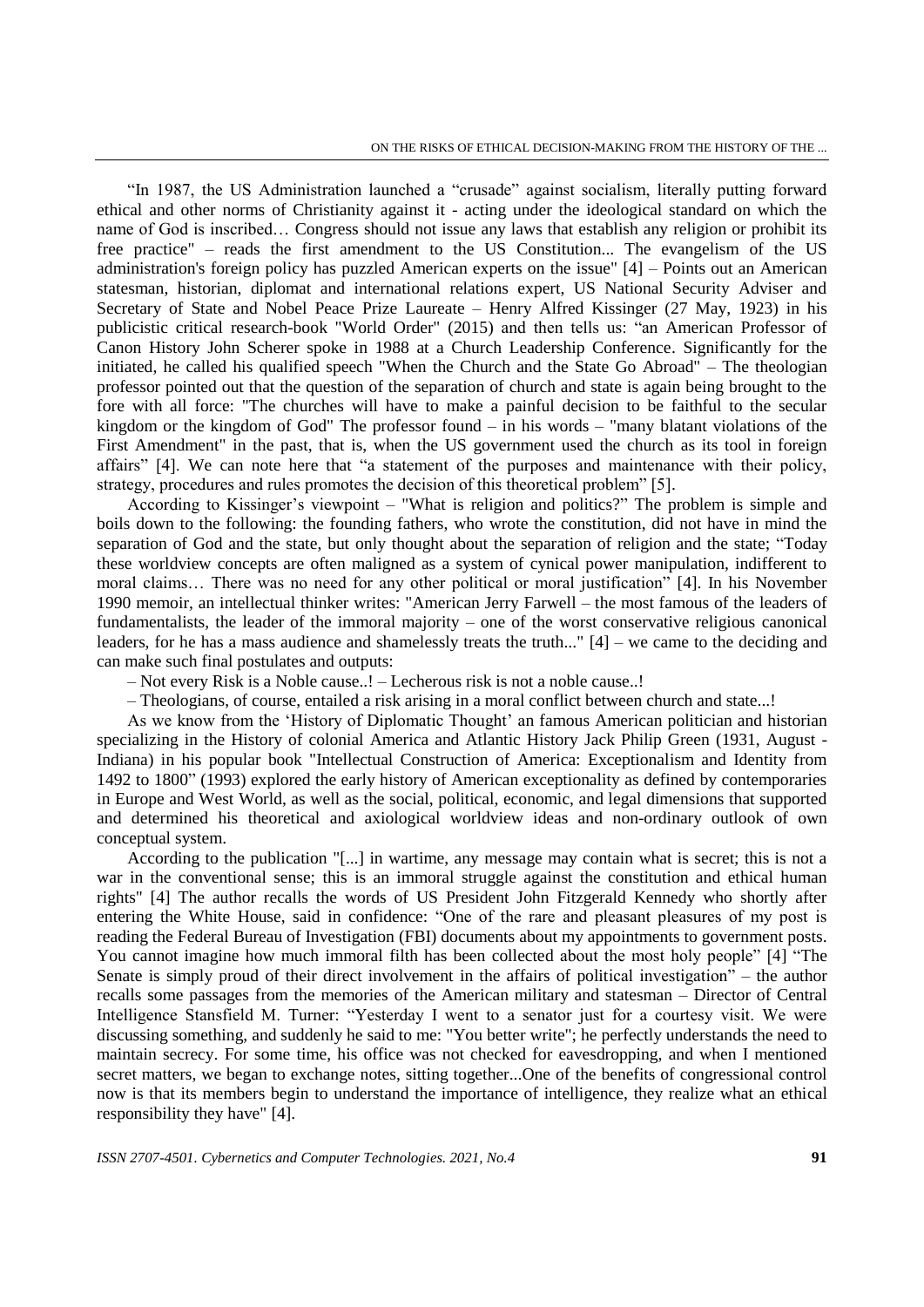#### I.O. BAGRATIONI

It's interesting for us also Jack Philip Green's ethical viewpoints on the analyses of some ideological episodes through progressive European spiritual culture, especially about creative, innovative and high intellectual personal data: […] From time to time, fragmentary data emerge about the paroemiac moral "exploits" of the Western political investigation – it was revealed that the scientist Albert Einstein was the object of many years of surveillance by the Federal Bureau of Investigation and military counterintelligence... It turned out that more than half of his life until his death, the writer Ernest Hemingway was under the "hood" of the Federal Bureau of Investigation... Mr. Hemingway was a very important figure who could attack the FBI. Therefore, the department was afraid of him; they acted in strict secrecy methods… It cleared up else – in 1972, pop singer John Winston Ono Lennon (killed in 1980) almost became a victim of political intrigues of the Federal Bureau of Investigation – fearing his personal operative human valuable activities and some innovation statements in favor of peace. The FBI was preparing an operation – to arrest the singer on charges that he was addicted to drugs, and with it is a shame to send him out of the native country; fortunately, the perfidious intrigue failed, Mr. Lennon did not succumb to provocations.

We came to the deciding and can make such outputs:

– A person who takes risks for the sake of dignity has specific moral data!

– Not a single politician and, in general, a person would dare to apply for government service if he knew that someone – someday – another would read all this about him...!

### **3. Materials and Methods**

In our personal subjective opinion, a risk manager must have a combination of analytical skills, practical experience, theoretical knowledge and moral personal qualities - curiosity and an inquiring mind like the English artistic literary character Mister Sherlock Holmes... Risks by logical system of Deductive Method i. e. Deductive risks of a genius private detective are known as innovation findings, outcomes and results of effective traditional scientific logic.

The most spontaneous answer to the question of how to become a Sherlock might sound like this: "First, buy yourself a black coat". To use the terminology of the American psychologist and Economist, Nobel laureate Daniel Kahneman (1934, March) who published the book "Think Slow – Decide Fast" in 2011, this is the reaction of the so-called "fast thinking" – an intelligent logical system that is responsible for momentary knowledge of the world and cataloging instinctive sensations.

But in order to think – like Sherlock Holmes – "who would give a clear account of the strength of analogical or; concerning, which at present, we seem to know little more than that it does sometimes in fad convince us, and at other times not" [6] – you need to use a different mental system – "slow". It is other cognitive system that is responsible for the deliberate and conscious formation of conceptual ideas, thoughts, decisions, conclusions and assessments.

It is nameworthy that the moral events of historical dilemmas usual fell into the sphere of public and political interests of the creativity character of Sir Arthur Conan Doyle – when he analyzes about the essence of the history of the evolution of the paroemiac views on the question of the moral existence of the cognitive mental risks in the process of the individual and personal logical decision-making. And what's speculative for intellectual recipients through artistic storytelling style – historical descriptions of the political reminiscences are described out with great reliability: "The spirit and flow of these stories is remarkable, the accuracy of the naming convention itself demonstrates the scale of your work. Few could find any errors here. And I, possessing a special nose for all sorts of mistakes, have not found anything with insignificant exceptions" [7] – the famous British historian Archibald Forbes (1838–1900) wrote to daring adventuresome author.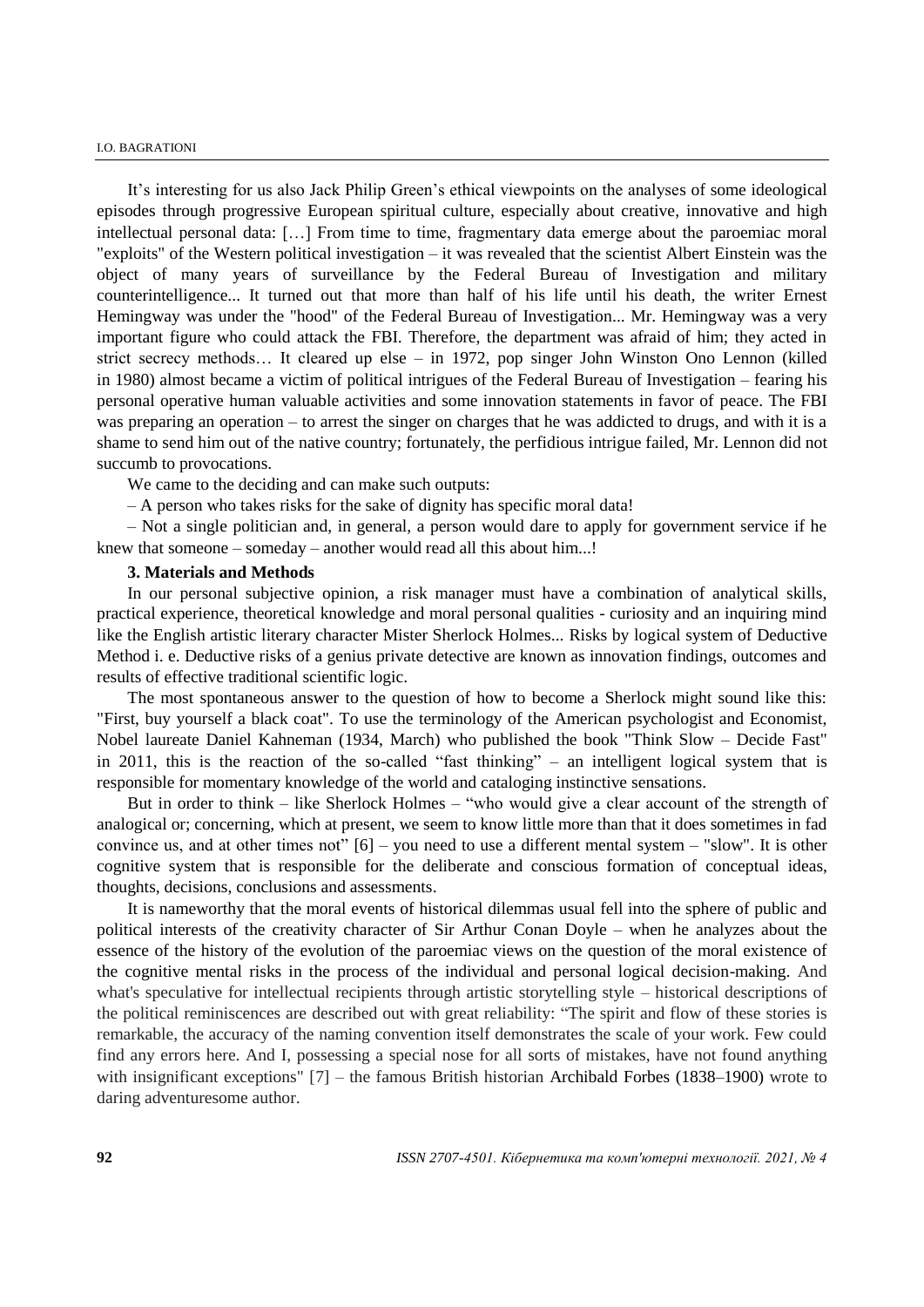It is well known that his main conclusions were deductive and appeared in the mind of the great detective when he tormented his violin or pondered while smoking a pipe. At these moments, Sherlock Holmes turned to his phenomenal knowledge in the field of history and forensic science and classified the case, relying on the "family tree of crimes". This gave the motive, and the motive gave the suspects. This was the specific essence and peculiarities of the deductive method of Sherlock Holmes. Induction gave him food for thought, while deduction gave the relevant answer.

The pragmatic sphere of risk management includes strategy and organizing tactics. The innovation approaches of strategy refer to the direction and way of using methods to achieve the goal. This classical effective empirical and approved method corresponds to a certain set of theoretical cognitive rules and restrictions for making an ethical worldview decision.

## **4. Conclusion**

Based on our specific goal, we think that it is worthy to notice the following circumstance:

The specificity of ethics as a regulator of social relations is that it acts from within. The power of moral requirements and responsibility, always unconditional in form and strict in content, is that a person should address them to himself and only through the experience of his own life present them to others. The traditional discursive hazard "proposal flows from the one-dimensional model and shows how progressive re-formers forced political competition onto a new dimension" [8]. The connection between innovations, ethics and managing culture can be figuratively represented in the form of three spheres located in each other; at the same time, morality constitutes the core sphere, which is the fundamental basis for the sphere of ethical axiological values, which, in turn, is the basis for the sphere of organizational mental culture.

The innovation strategy of managing techniques allows you to concentrate efforts on ethical decision options that do not contradict the adopted strategy, discarding all other options. After achieving the set goal, strategy as a direction and means of achieving it ceases to exist. New goals pose the challenge of developing a new strategy. In social organizations, the formation of basic values goes a long way of transformation, as a result of which they, as a rule, become their needs or obligations to society. In this sense, the basic ethical values are pragmatic, rational, and their choice is determined by the specifics of each social-political institution.

And, at last, we came to the deciding and can make the following general output:

Nobody in the socio-political reality – from the highest officials, the largest scientists and writers – is immune from the risks of political investigation...!

#### **References**

- 1. Greene J.P. All Men Are Created Equal: Some Reflections on the Character of the American Revolution: An Inaugural Lecture Delivered before the University of Oxford on 10 February 1976. Oxford: Clarendon Press, 1977. P. 4–7. https://books.google.ge/books/about/All\_men\_are\_created\_equal.html?id=J23EnOAACAAJ&redir\_esc=y
- 2. Bagrationi I. Konstantine Kapaneli's Philosophical and Aesthetical Conceptions. *Cross-Cultural Studies: Education and Science (CCS&ES)*. 2017. **2** (II). P. 6–19. <http://j-ccses.org/wp-content/uploads/2018/01/Issue-2-2017.pdf>
- 3. Yakovlev N.N. CIA against the USSR. M.: Pravda, 1983. P. 19–20. (In Russian) <https://studopedia.info/10-27816.html>
- 4. Kissinger H.A. World Order. New-York: Penguin Books, 2014. P. 34–37. [https://www.amazon.com/World-Order-](https://www.amazon.com/World-Order-Henry-Kissinger-ebook/dp/B00INIXVMK)[Henry-Kissinger-ebook/dp/B00INIXVMK](https://www.amazon.com/World-Order-Henry-Kissinger-ebook/dp/B00INIXVMK)
- 5. Bagrationi I. The Impact of Worldview Theory on the Decision Making Process in Business Education, Proceedings International Scientific Conference: PDMU-2021-XXXVI – "*Problems of Decision Making Under Uncertainties*". Kyiv: Ludmyla Publisher, 2021. P. 14–16. [http://www.pdmu.univ.kiev.ua/PDMU\\_2021/PDMU\\_2021\\_Skhidnytsia.pdf](http://www.pdmu.univ.kiev.ua/PDMU_2021/PDMU_2021_Skhidnytsia.pdf)
- 6. Bayes T. Essays in Bayesian Decision Theory, From the Book: An Essay towards Solving a Problem in the Doctrine of Chances, Series: "*Essays on Moral Development*", Published in the Philosophical Transactions of "Royal Society of London", Volume Three, London, Re-Printed in "*Pearson & Kendall and In-Press*", 2003. P. 370–419. [https://royalsocietypublishing.org/doi/pdf/10.1098/rstl.1763.0053?keytype2=tf\\_ipsecsha&ijkey=d86e9f6c361806fb58](https://royalsocietypublishing.org/doi/pdf/10.1098/rstl.1763.0053?keytype2=tf_ipsecsha&ijkey=d86e9f6c361806fb58be6aad56cb2bcfade22c74) [be6aad56cb2bcfade22c74](https://royalsocietypublishing.org/doi/pdf/10.1098/rstl.1763.0053?keytype2=tf_ipsecsha&ijkey=d86e9f6c361806fb58be6aad56cb2bcfade22c74)